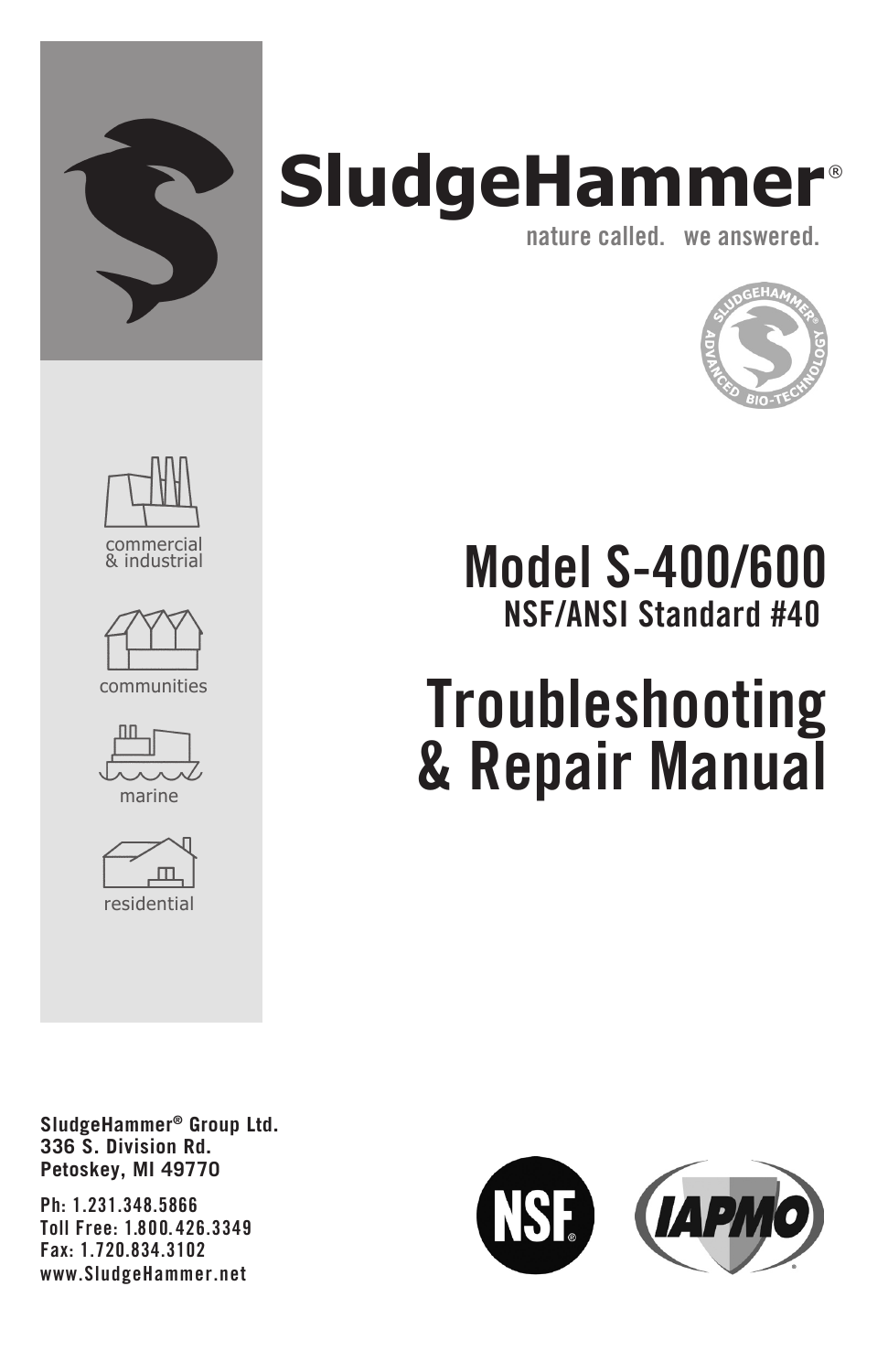### SLUDGEHAMMER® TROUBLESHOOTING & REPAIR MANUAL

The mechanical simplicity of the SludgeHammer makes it a particularly reliable treatment system, however, occasionally problems can arise that require troubleshooting and repair. The following manual discusses some of the most common issues likely to be encountered.

#### PROBLEM SYMPTOMS.

#### 1. ODORS—

Releases of obnoxious odors from the system are an indication that something is not working correctly.

#### ITEMS TO CHECK—

A. Is air being delivered to the system?

- Make sure air pump is running. If not, fix problem.
- Detach air line from pump to see if air flow is normal.
- If not, check diaphragms and replace if broken.
- Check air line connections for leaks. Repair if necessary.
- B. Is the bacterial packet healthy and functional?
	- Pull packet and observe for healthy tan colored biofilm.
	- If packet is black, check with homeowner for information on whether chemotherapy, antibiotics are being used or whether foreign materials like paints or bleaches have entered system.
	- If problems are short-term, replace bacteria packet.
	- If long-term, install liquid bacterial dosing pump.
- C. Is there a sludge buildup in the system?
	- Use probe or sludge judge to test for sludge in tank.
	- Pump tank if necessary.
	- Remove SludgeHammer column and open bottom to check for sludge in unit. Clean if necessary and reinstall in tank.